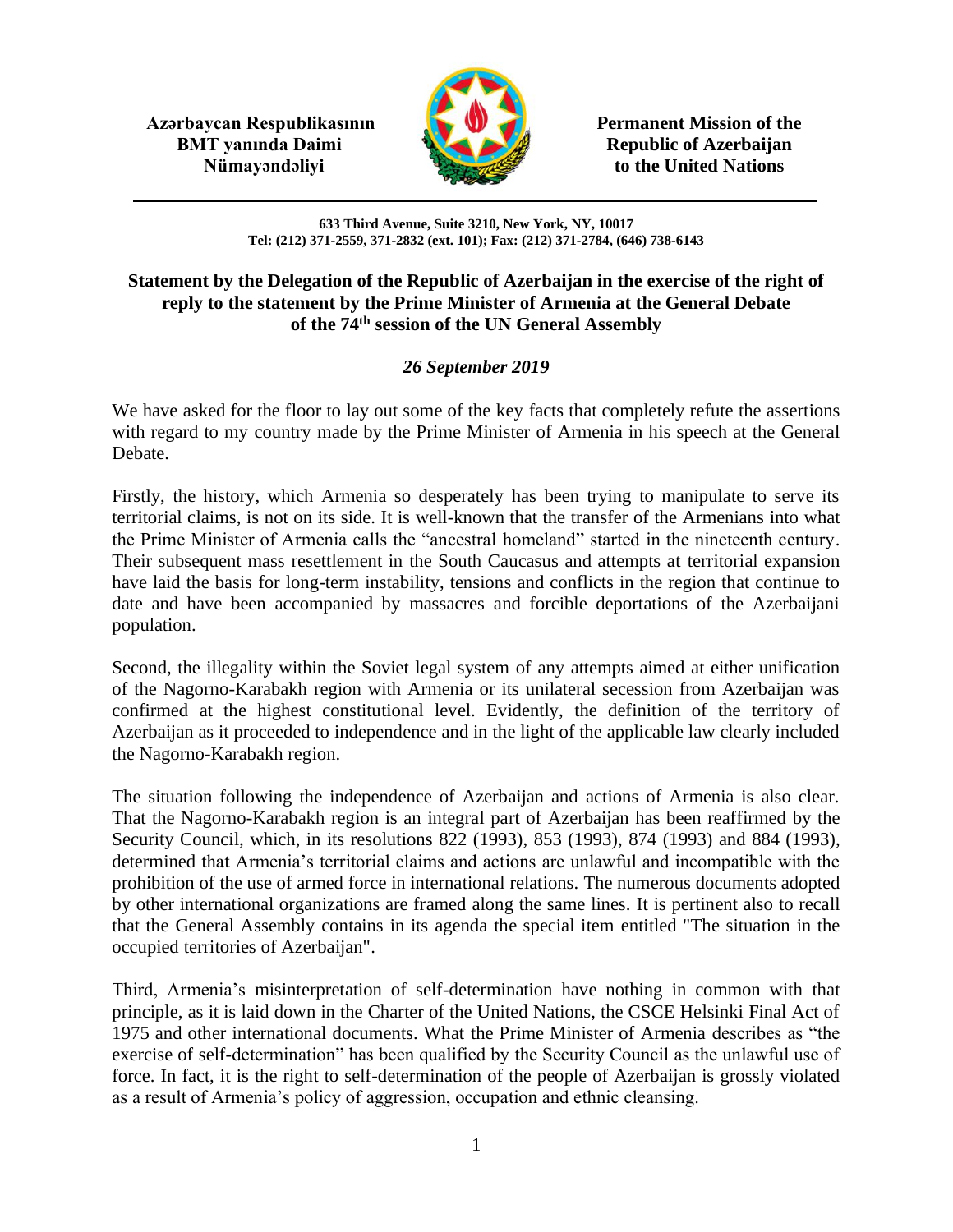Fourth, human rights and fundamental freedoms are universal, embrace all humanity, and respect for these rights must be accorded on an equal and non-discriminatory basis. In contrast to that generally accepted definition, Armenia's policy and practices are based on exclusion and discrimination on ethnic grounds. Thus, unlike Azerbaijan and other States in the region, Armenia is a uniquely mono-ethnic country. It has ethnically cleansed also the occupied territories and now refuses even to accept the existence of the Azerbaijani community of the Nagorno-Karabakh region of Azerbaijan.

It gives rise to the obvious conclusion that Armenia cannot demand privileges at the very core of which are gross and systematic violations of international law, including international humanitarian law and international human rights law, and the discriminatory denial of the rights and freedoms with respect to others, in particular the significantly larger Azerbaijani population, totaling more than one million people, who were expelled and prevented from returning to their homes and properties in both Armenia and the occupied territories of Azerbaijan.

Armenia's denial of responsibility for its crimes is a defiance of human rights and a direct obstacle to lasting peace and genuine reconciliation.

Against that background, Yerevan's speculations with regard to human rights, democracy and the so-called "anti-Armenian sentiments" and "anti-Armenian hate speech" are irresponsible and misleading, to say the least. By asserting that Azerbaijan allegedly wants the territory without people, the Prime Minister of Armenia simply confuses fictitious objectives of my country with the real policy of his own government.

Fifth, in his speech, the Prime Minister of Armenia spoke eagerly about the peaceful settlement of the conflict and its crucial importance for the stability and security of the region. However, mere words are evidently not sufficient for achieving progress in the settlement process, especially when the commitments and deeds of Armenia have always been at odds with that objective.

Needless to say, Armenia's continuing aggression, non-compliance with international law and the resolutions of the Security Council, inflammatory statements, various provocations on the ground and attempts to change the demographic, economic, social and cultural character of the occupied territories of Azerbaijan cannot be reconciled with the goal of a peaceful settlement.

Most importantly, no peace settlement of the conflict can be reached which runs counter to the Constitution of Azerbaijan and which is inconsistent with international law.

The primary objective of the ongoing peace process, the mandate of which is based on the aforementioned Security Council resolutions, is to ensure the immediate, complete and unconditional withdrawal of the Armenian armed forces from the Nagorno-Karabakh region and all other occupied territories of Azerbaijan, the restoration of the territorial integrity of Azerbaijan within its internationally recognized borders and the return of the forcibly displaced persons to their homes and properties.